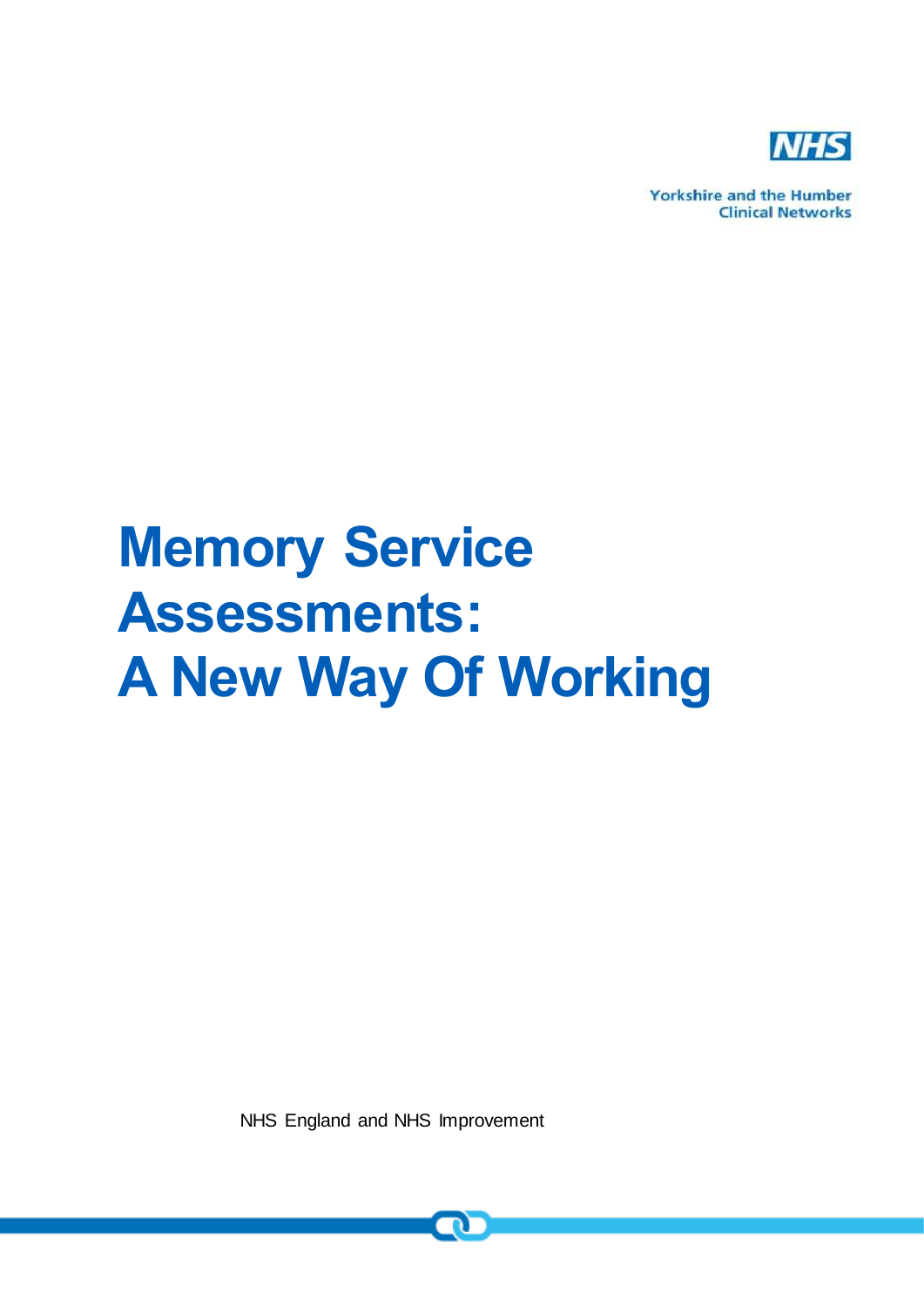Memory Service Assessments: A New Way Of Working

Version number: v1

First published: May 2020

Prepared by: The group that developed this report is listed in Appendix 1 - we look forward to any comments on the proposals to [Alistair.Burns@manchester.ac.uk.](mailto:Alistair.Burns@manchester.ac.uk)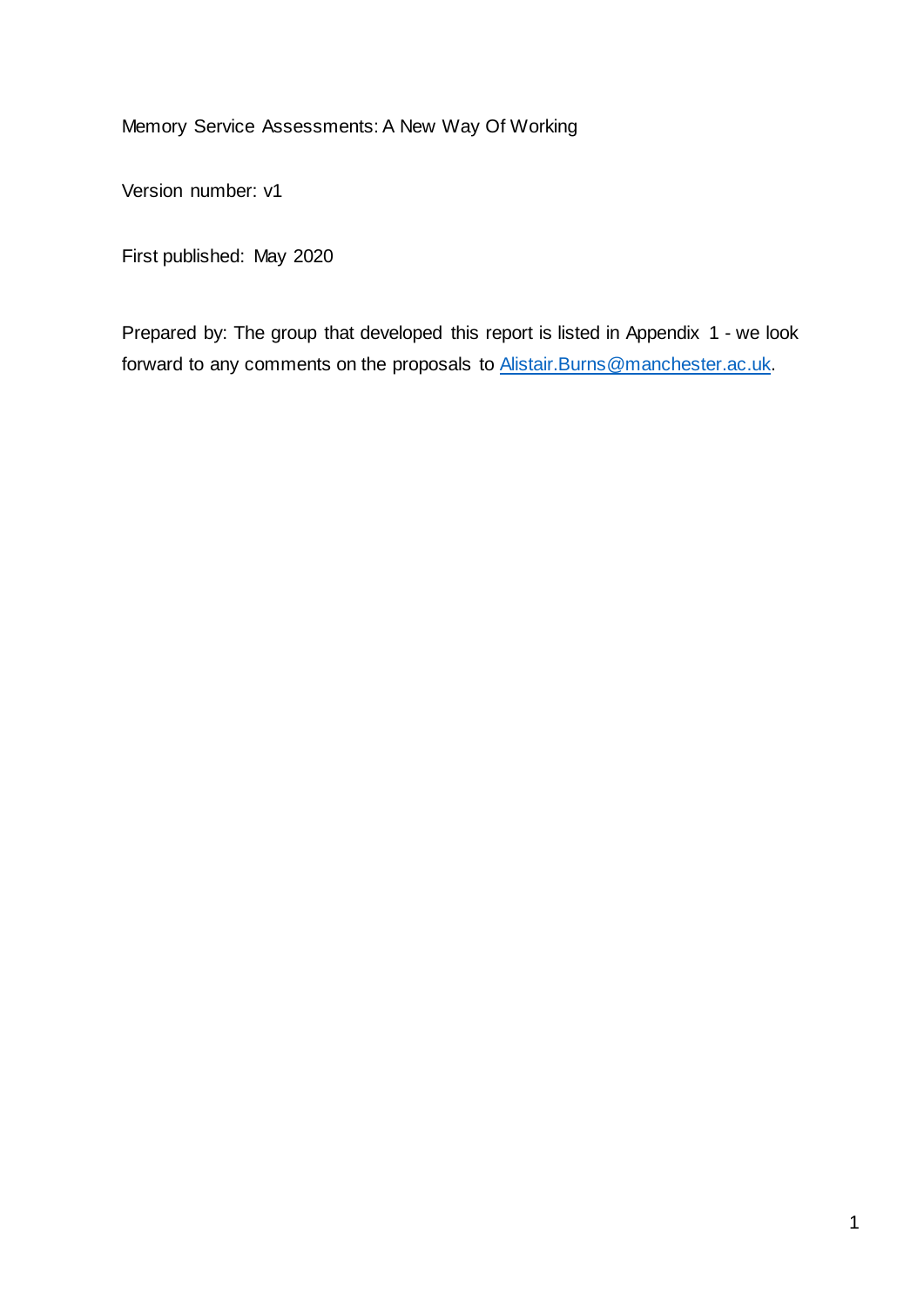<span id="page-2-0"></span>

| 1.  |                                                 |  |
|-----|-------------------------------------------------|--|
| 2.  |                                                 |  |
| 2.3 |                                                 |  |
| 2.4 |                                                 |  |
| 2.5 |                                                 |  |
| 3.  |                                                 |  |
| 3.1 |                                                 |  |
| 3.2 |                                                 |  |
| 3.3 |                                                 |  |
| 3.4 |                                                 |  |
| 3.5 |                                                 |  |
| 3.6 |                                                 |  |
| 4.  | Peri-diagnostic and Post-diagnostic Support  11 |  |
| 5.  |                                                 |  |
| 6.  |                                                 |  |
| 7.  |                                                 |  |
| 8.  |                                                 |  |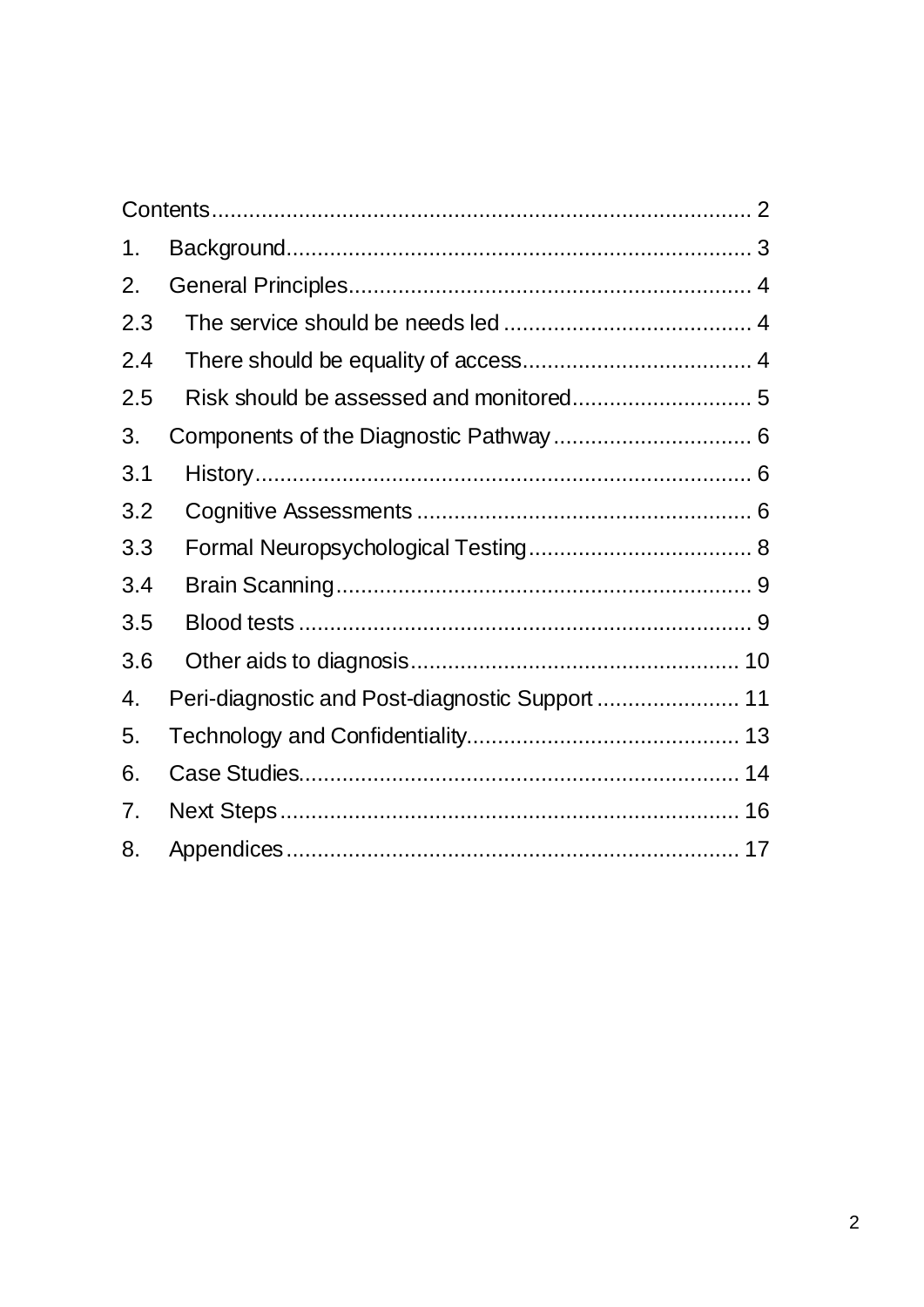# <span id="page-3-0"></span>**1. Background**

The COVID-19 pandemic has inevitably led to changes in the way Memory Assessment Services (MAS) operate. Anecdotally, these have varied across the country. Some MAS staff have been redeployed to other activities within mental health trusts, some services have closed to new referrals and some clinics have put on hold new assessments on people who had been already referred. At the same time changes in primary care in terms of working online and modification in referral behaviour, means that there may be longer waiting lists and when services do re-open, delays in obtaining appropriate support for people who have memory problems and dementia.

Other services are continuing to accept referrals and have embraced alternative ways of working such as using telephone or video consultations to assess patients, perform neuropsychological testing, change thresholds for investigations like brain scans and share diagnoses. While some assessment may be better than none, these new working practices have raised concerns about the potential for alternative assessments to lead to lower quality assessment and care through incorrect or incomplete diagnosis, suboptimal management decisions and weaker support after diagnosis.

This short paper results from a virtual meeting of a multidisciplinary group of memory assessment specialists and GPs (see Appendix 1). Although our focus is on best practice during the COVID-19 pandemic, we hope that the legacy will include improved access to memory services and support in years to come.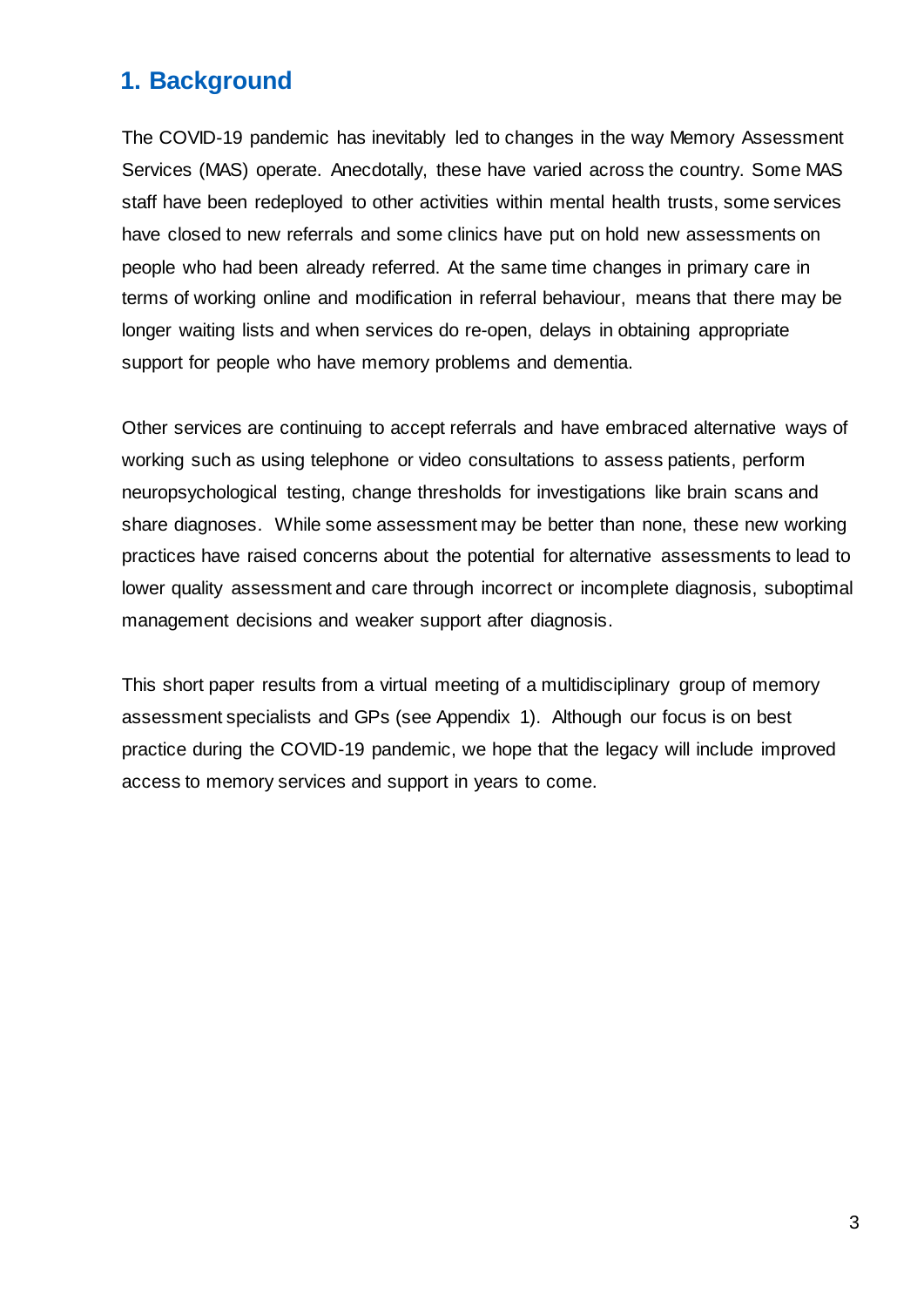# <span id="page-4-0"></span>**2. General Principles**

The group strongly supported the overarching principle that the quality of the diagnostic process and the way in which the diagnosis is shared is paramount and should not be undermined. The group further articulated three core principles which should underpin any change in the way services are configured and carry out their activities.

#### <span id="page-4-1"></span>**2.3 The service should be needs led**

The current pandemic and social distancing have changed the way that people are presenting for assessment, diagnosis and support. When fear of catching COVID-19 was intense, many people (the majority of whom are elderly) did not wish to come to hospital for an assessment and often did not present to their GP with concerns. A drop in the national dementia diagnosis rate reflects this and is in keeping with other specialty areas where demand for non-COVID services has reduced significantly. People with undiagnosed dementia might still come to medical attention through presentation with an acute problem such as delirium, agitation or distressed behaviour. However, as the NHS returns to normal the number of people concerned about the possibility of dementia and seeking assessment will rise. As we emerge from the COVID-19 pandemic, the capacity of MAS must be sufficient to meet (and be responsive to) the needs of people referred for assessment.

# <span id="page-4-2"></span>**2.4 There should be equality of access**

Many of the adaptations to MAS that remained operational during the pandemic have relied on remote consultations. Changing to remote consultations carries the risk that some patient groups become marginalised, by not having access to a particular technology or have other reasons that undermine the technology's efficacy. For example, some patients or carers may lack the necessary facilities for videoconferencing (e.g. computer, webcam, broadband and experience in using them) or have particular disabilities (e.g. deafness, speech difficulties) that make remote consultation challenging or lack the home space necessary to have a private conversation. Similarly, while remote consultations with people for whom English is not their first language can be conducted via an interpreter, additional time must be set aside for translation. Together, these problems prevent a seamless and meaningful assessment

for a significant minority. While many older people are comfortable using technology,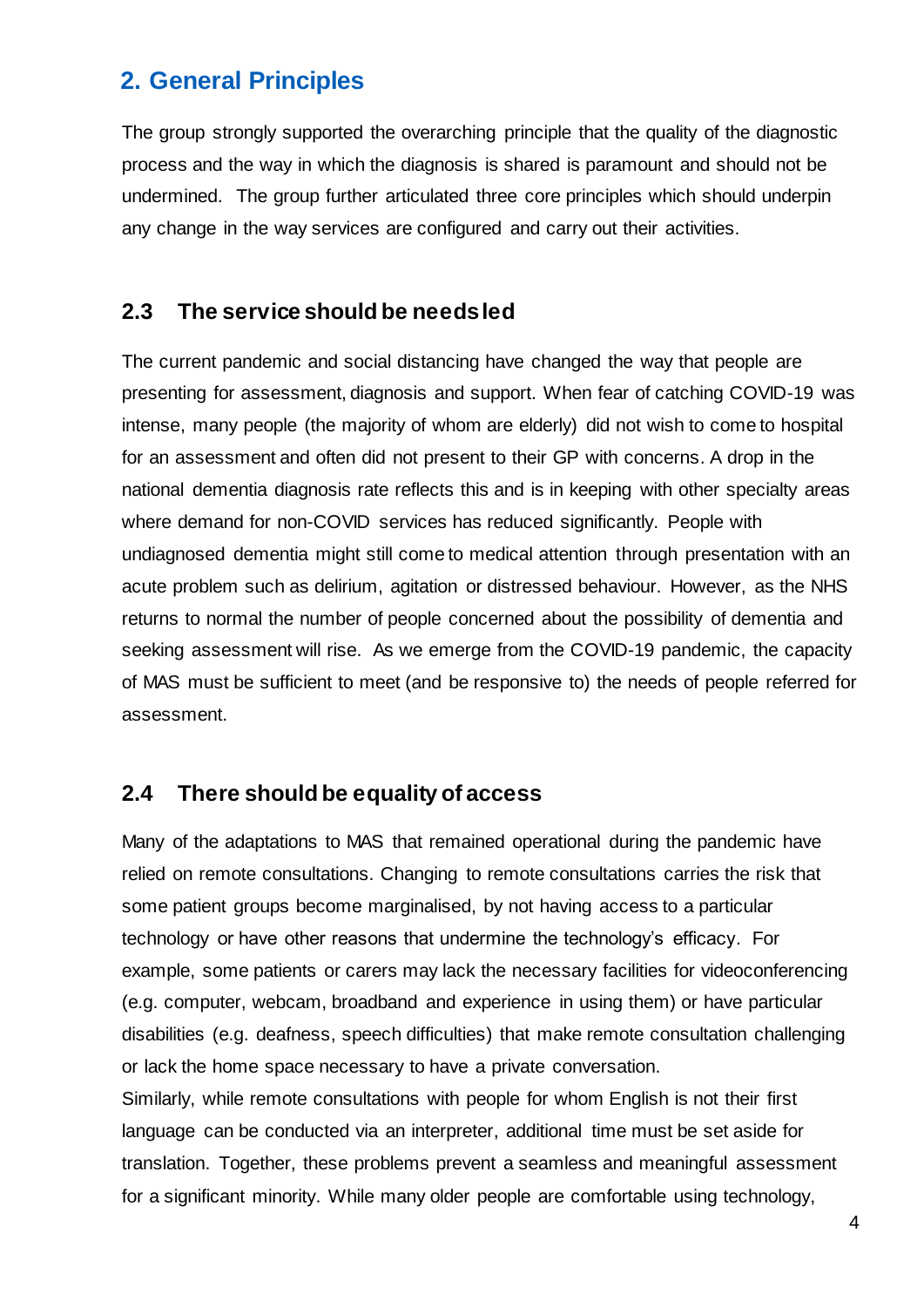some are not, and it is likely that these difficulties are associated with other wellestablished barriers to healthcare associated with race, poverty, disability and locality. New working practices must aim to overcome rather than exacerbate health inequalities [\(https://www.ethnicity-facts-figures.service.gov.uk/culture-and-community/digital/internet](https://www.ethnicity-facts-figures.service.gov.uk/culture-and-community/digital/internet-use/latest#by-ethnicity)[use/latest#by-ethnicity\)](https://www.ethnicity-facts-figures.service.gov.uk/culture-and-community/digital/internet-use/latest#by-ethnicity)

## <span id="page-5-0"></span>**2.5 Risk should be assessed and monitored**

There are potential risks associated with any rapid change in working practices. The risk that many a thoughtful clinician fears is misdiagnosis of a treatable cause of cognitive impairment. In particular, the risks and benefits of a having a hospital-based brain scan (even as an outpatient) as part of the diagnostic process needs to be considered. There is also an important risk that the diagnosis of dementia may be missed because of insensitivity of remote assessments, with consequent harm through missed treatment and support for people with dementia.

Other risks include missing treatable symptoms and signs because they cannot be adequately assessed without a physical examination (e.g. cardiac arrhythmia, hyper/hypotension, parkinsonism, postural stability); a lack of privacy preventing open dialogue (e.g. on mood, psychosis, suicidality); risks caused as a direct result of the dementia; and the risks resulting from the added difficulty in establishing a good rapport on which basis to engage, inform, and reassure patients or families. The thrust of newly configured MAS practices should be not to avoid risks altogether or push the risk onto patients, but to recognise the risks, be honest and transparent with patients and their families about the risks and take steps to mitigate their effects. Clinical training and supervision are key components. The GMC has published guidance on remote consultation [\(https://www.gmc-uk.org/ethical-guidance/ethical-hub/remote-consultations\),](https://www.gmc-uk.org/ethical-guidance/ethical-hub/remote-consultations) as has NHSX [\(https://www.nhsx.nhs.uk/covid-19-response/data-and-information](https://www.nhsx.nhs.uk/covid-19-response/data-and-information-governance/information-governance/)[governance/information-governance/\).](https://www.nhsx.nhs.uk/covid-19-response/data-and-information-governance/information-governance/)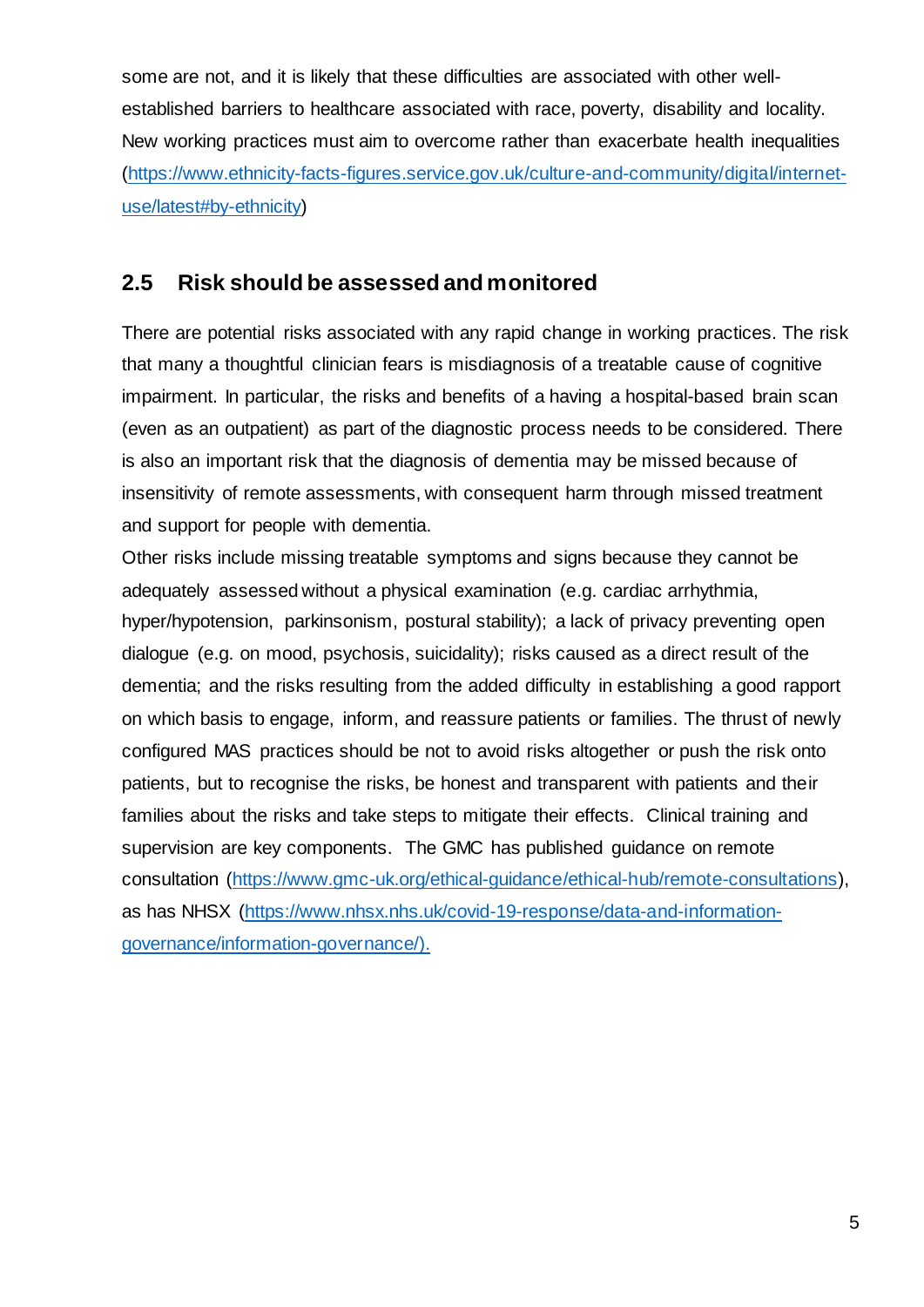# <span id="page-6-0"></span>**3. Components of the Diagnostic Pathway**

### <span id="page-6-1"></span>**3.1 History**

The history of the presenting complaint with collateral information from the family is probably as easy to gather on the telephone for most patients as it is face to face (exceptions include deafness, aphasia and the need for an interpreter). Issues of consent to contact relatives may arise (taking into account any urgent safeguarding concerns) and this may be more complicated by telephone compared to an assessment where both attend a clinic or are visited at home. Where possible, having relatives in one place is convenient provided physical distancing rules can be maintained, and as long as time and space is made for individuals to speak confidentially, without being overheard. These issues are similar to the management of interviews when family and relatives attend an outpatient appointment together. It may be that some advance notice of the questions might be appropriate.

The IQ CODE [\(https://www.cochrane.org/CD011333/DEMENTIA\\_using-structured](https://www.cochrane.org/CD011333/DEMENTIA_using-structured-questionnaire-iqcode-detect-individuals-who-may-go-develop-dementia)[questionnaire-iqcode-detect-individuals-who-may-go-develop-dementia\)](https://www.cochrane.org/CD011333/DEMENTIA_using-structured-questionnaire-iqcode-detect-individuals-who-may-go-develop-dementia) is a helpful instrument of proven validity which allows the family and person to detail the onset and progression of symptoms. However, the use of this single instrument is no substitute for taking a thorough informant history with a broad enquiry into the course and content of symptoms and other illness. It was felt by the group that emphasising the paramount role of a thorough and well-informed individual and informant history in the diagnosis of dementia was important – rather than overreliance on cognitive test scores or brain scans.

#### <span id="page-6-2"></span>**3.2 Cognitive Assessments**

There are about 20 telephone based assessments of cognition available, most of which have been validated [\(https://www.ncbi.nlm.nih.gov/pmc/articles/PMC3933813/\).](https://www.ncbi.nlm.nih.gov/pmc/articles/PMC3933813/) Some are adapted variants of commonly used favourites such as the Mini Mental State Examination (MMSE) and the Montreal Cognitive Assessment (MOCA, <https://www.mocatest.org/remote-moca-testing/> and some specifically developed or adapted for use on the telephone (e.g. the Telephone Interview for Cognitive Status, TICS, and the modified version, TICSM) which correlates with the MMSE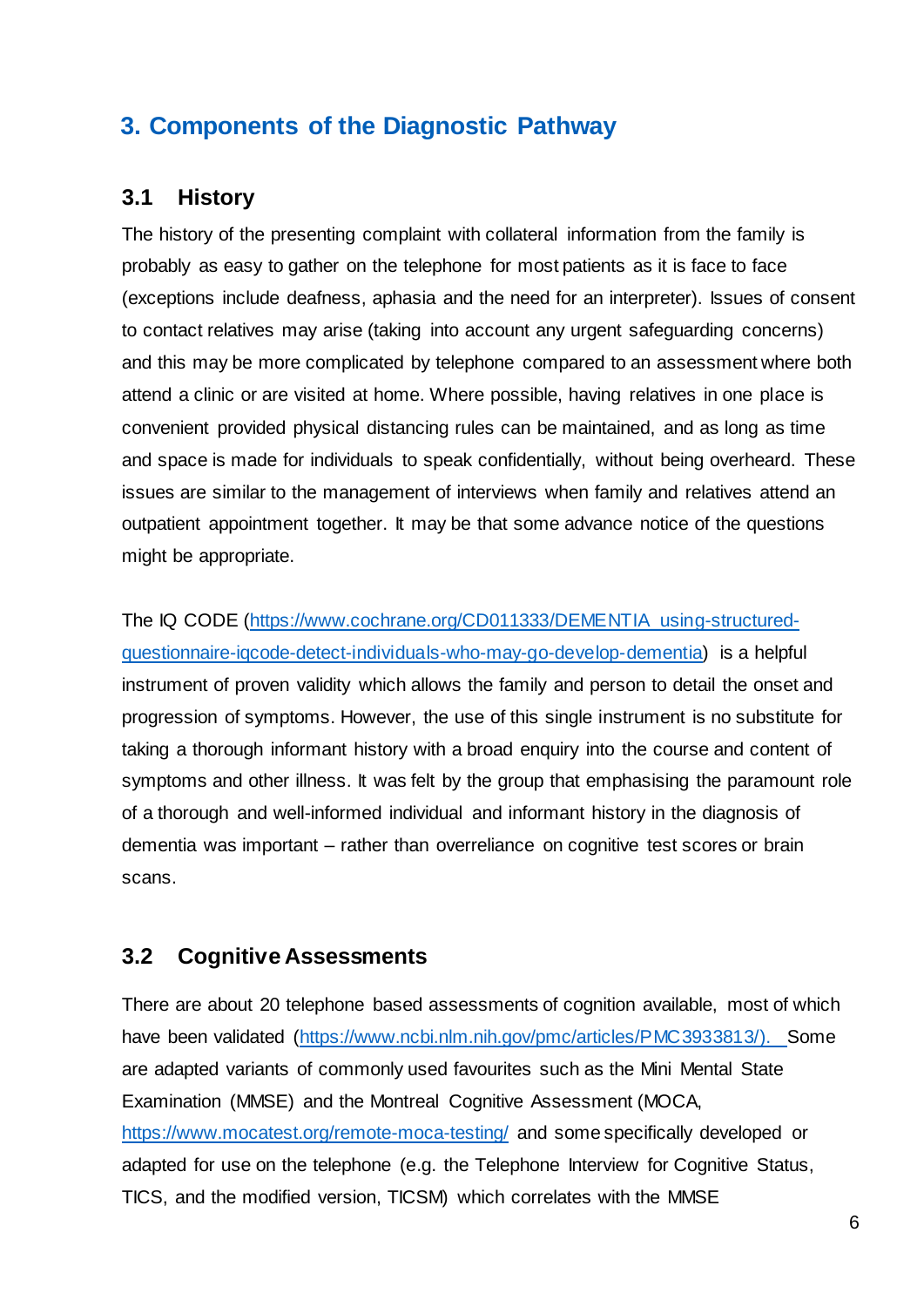[\(https://www.ncbi.nlm.nih.gov/pmc/articles/PMC2783323/\).](https://www.ncbi.nlm.nih.gov/pmc/articles/PMC2783323/) Many are subject to copyright restrictions <https://www.parinc.com/products/pkey/445> ). NICE has outlined the tests for which there is an evidence base [\(https://www.nice.org.uk/guidance/ng97](https://www.nice.org.uk/guidance/ng97) pages 50-52).

The [Test Your Memory \(TYM\)](https://www.ncbi.nlm.nih.gov/pmc/articles/PMC6787922/) was widely discussed and has been validated against a number of measures [http://www.tymtest.com/.](http://www.tymtest.com/) The main TYM tests <http://www.tymtest.com/> are designed to be completed by patients under supervision, although not necessarily a health professional and can be completed via telephone [\(https://www.ncbi.nlm.nih.gov/pmc/articles/PMC6787922/\).](https://www.ncbi.nlm.nih.gov/pmc/articles/PMC6787922/) The Free Cog [\(https://www.ncbi.nlm.nih.gov/pubmed/31315124\)](https://www.ncbi.nlm.nih.gov/pubmed/31315124) is a new instrument which combines assessment of cognitive and executive functions which may be useful and can be adapted to be given over the telephone (information available from [Alistair.Burns@manchester.ac.uk](mailto:Alistair.Burns@manchester.ac.uk)

In primary care, brief tests to detect cognitive impairment are available and many are feasible over the telephone. For example, the GP Cog [\(http://gpcog.com.au/\)](http://gpcog.com.au/) could easily be carried out on the telephone with the omission of the clock drawing test. The 6 item CIT [\(https://patient.info/doctor/six-item-cognitive-impairment-test-6cit\)](https://patient.info/doctor/six-item-cognitive-impairment-test-6cit) can be given on the telephone. Further advice on the range of test available is available at [https://www.alzheimers.org.uk/sites/default/files/migrate/downloads/alzheimers\\_society\\_](https://www.alzheimers.org.uk/sites/default/files/migrate/downloads/alzheimers_society_cognitive_assessment_toolkit.pdf) [cognitive\\_assessment\\_toolkit.pdf.](https://www.alzheimers.org.uk/sites/default/files/migrate/downloads/alzheimers_society_cognitive_assessment_toolkit.pdf)

Where a video consultation is feasible, it is often easier to negotiate a more traditional test such as the Addenbrooke's Cognitive Examination (ACE), MOCA [\(https://www.mocatest.org/remote-moca-testing/](https://www.mocatest.org/remote-moca-testing/) ) or MMSE. Many parts of the ACE can be administered remotely, and with a bit of planning even the language and visuospatial elements can be completed. Screen sharing functionality on systems such as Attend Anywhere [\(https://www.attendanywhere.org.uk/\)](https://www.attendanywhere.org.uk/) can support this. A remote version of the ACE is available. While these tests have not been explicitly designed for this purpose, there is a need to be pragmatic. Clinicians will need to gain adequate practice in the remote administration of them prior to use even if highly familiar in their traditional administration, with due caution in their interpretation.

None of these tests are diagnostic, so none make the diagnosis of dementia, they simply measure cognitive function, and all are subject to error such as by sensory impairment,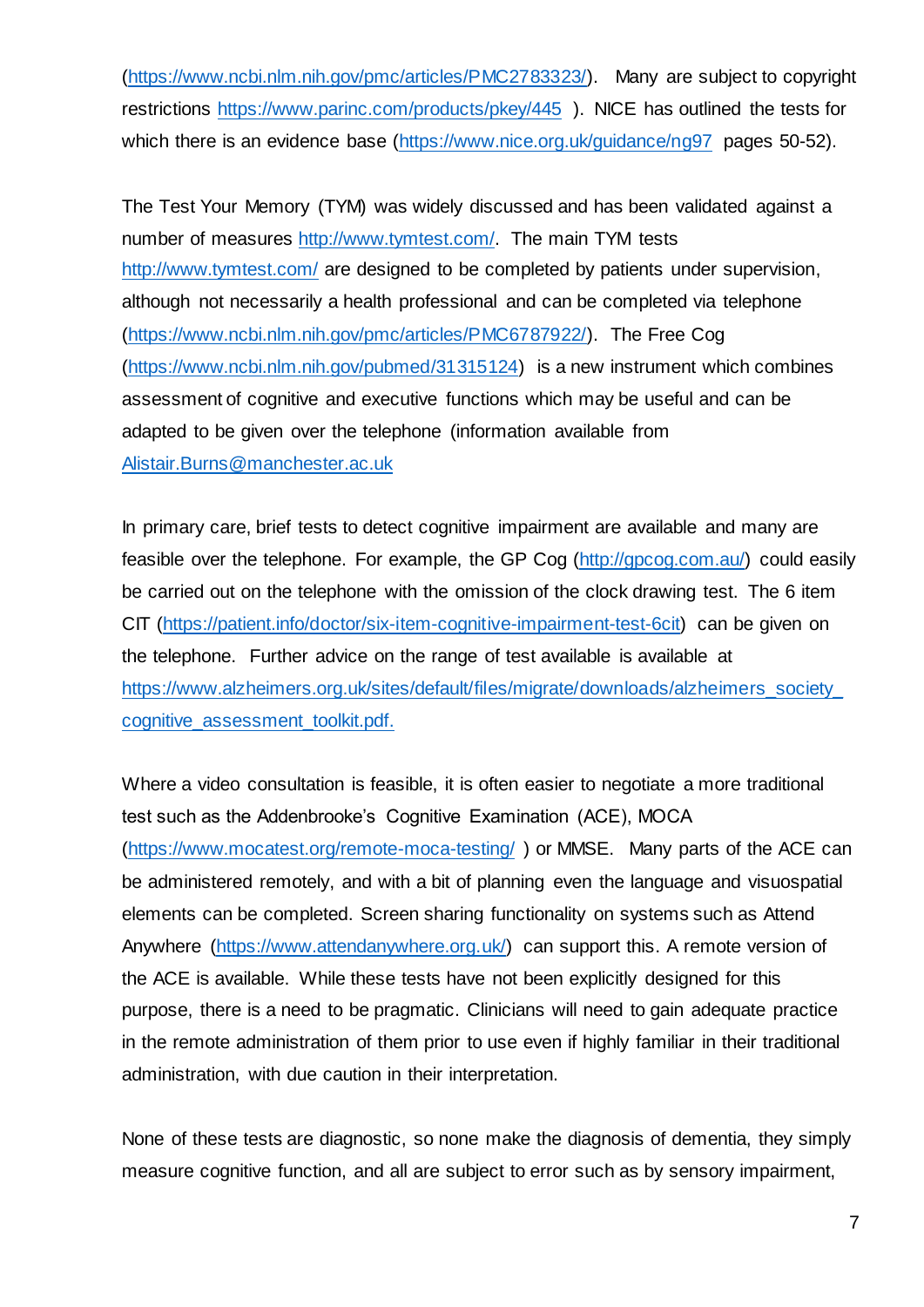educational level, and culture or language. The group emphasised that assessment on a cognitive test is more than simply administering the test and much information can be gathered during the assessment which adds qualitatively to the numerical value given. The nuances of this will be lost on the telephone and may be less easy to detect on a remote video assessment. It is as important that a clinician uses an instrument with which he or she is familiar, and whose limitations they understand, while recognising the potential value in flexible approaches (e.g. supplementary questions to elicit cognitive impairments or using nhs.net email for carers to send a smart-phone picture of the clock drawing test during a telephone assessment).

### <span id="page-8-0"></span>**3.3 Formal Neuropsychological Testing**

The British Psychological Society (BPS) Division of Neuropsychology (DoN) has recently released guidance regarding the remote administration of neuropsychological assessments (Professional Standards Unit, DoN, 2020, [https://www.bps.org.uk/member](https://www.bps.org.uk/member-microsites/division-neuropsychology)[microsites/division-neuropsychology\).](https://www.bps.org.uk/member-microsites/division-neuropsychology) The need for a careful consideration of the risks and benefits of remote neuropsychological assessment is pivotal. There are significant advantages to conducting neuropsychological assessment by video conferencing rather than telephone, given the greater comparability to face-to-face interaction.

Particular attention needs to be given to clinician familiarity with the remote administration of the test, training, practice, and the patient's ability and willingness to engage in remote assessment, to enable effective assessment and interpretation of test results. There is an encouraging evidence base indicating that valid results can be achieved by remote administration of neuropsychological tests (eg the Repeatable Battery for Assessment of Neuropsychological Status, RBANS,

[https://www.ncbi.nlm.nih.gov/pmc/articles/PMC4718188/\).](https://www.ncbi.nlm.nih.gov/pmc/articles/PMC4718188/) As neuropsychological expertise is often offered to people with complex presentations, (particularly subtle cognitive changes or visuospatial difficulties), these profiles may be more difficult to delineate by remote testing.

For people who are not able to undertake formal assessment at present, a thorough neuropsychological clinical interview by telephone with the patient and informant may be both acceptable and beneficial to starting the assessment process and clinical decisionmaking.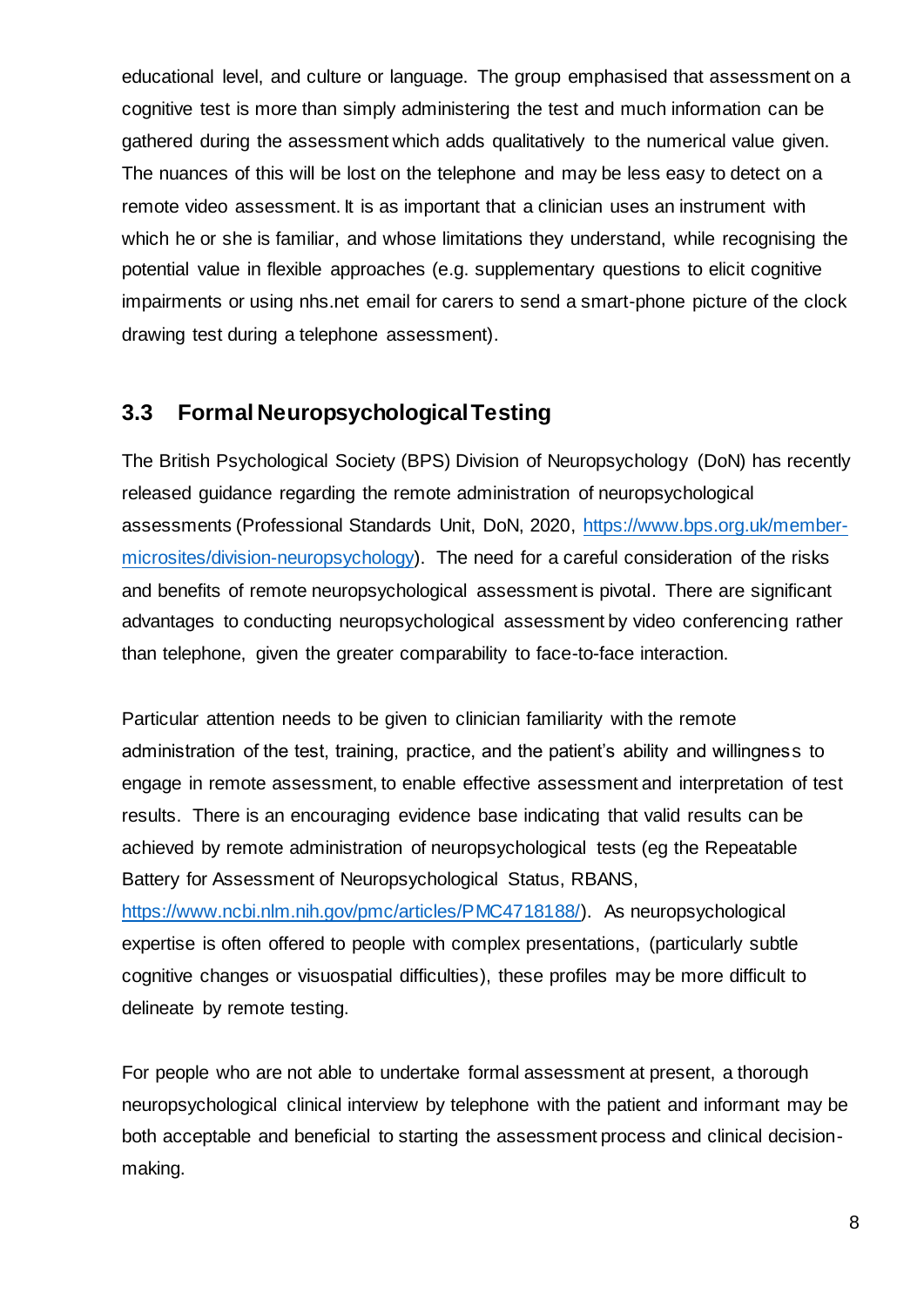# <span id="page-9-0"></span>**3.4 Brain Scanning**

It is likely that brain scans will be requested less frequently at present, both because of reduced radiology services and because patients and families may not want to put themselves at risk by coming to hospital. If there are COVID and non-COVID areas of healthcare facilities, this may become easier.

A discussion should be undertaken with the patient and the family about the risks and benefits of having a scan, whether it is urgent or can be deferred, and the likelihood that the result will change a management plan. If the patient has had a brain scan within the life time of the cognitive symptoms this could be sourced and re-reported (if required).

Guidance has been developed which offer advice on clinical situations where a scan may or may not be necessary. For example:

[http://www.yhscn.nhs.uk/media/PDFs/mhdn/Dementia/Dementia%20Diagnosis/Neuroima](http://www.yhscn.nhs.uk/media/PDFs/mhdn/Dementia/Dementia%20Diagnosis/Neuroimaging%20guidance/Yorkshire%20and%20Humber%20Neuroimaging%20Guidance%20in%20Dementia%202018.pdf) [ging%20guidance/Yorkshire%20and%20Humber%20Neuroimaging%20Guidance%20in](http://www.yhscn.nhs.uk/media/PDFs/mhdn/Dementia/Dementia%20Diagnosis/Neuroimaging%20guidance/Yorkshire%20and%20Humber%20Neuroimaging%20Guidance%20in%20Dementia%202018.pdf) [%20Dementia%202018.pdf](http://www.yhscn.nhs.uk/media/PDFs/mhdn/Dementia/Dementia%20Diagnosis/Neuroimaging%20guidance/Yorkshire%20and%20Humber%20Neuroimaging%20Guidance%20in%20Dementia%202018.pdf) [https://www.england.nhs.uk/london/wp-content/uploads/sites/8/2019/09/Neuroimaging-](https://www.england.nhs.uk/london/wp-content/uploads/sites/8/2019/09/Neuroimaging-for-dementia-diagnosis-London-Dementia-Clinical-Network.pdf)

[for-dementia-diagnosis-London-Dementia-Clinical-Network.pdf](https://www.england.nhs.uk/london/wp-content/uploads/sites/8/2019/09/Neuroimaging-for-dementia-diagnosis-London-Dementia-Clinical-Network.pdf)

# <span id="page-9-1"></span>**3.5 Blood tests**

These would be organised, as per usual practice, in Primary Care. There should be flexibility in the time between the blood test and the assessment rather than the standard six months rule. Blood tests performed during the lifetime of the cognitive symptoms may be considered acceptable. In patients without prior blood tests, consideration of whether to request these during the pandemic should be assessed on a case by case basis. Unless there is a clear clinical indication, waiting for blood tests should not hold up the diagnostic and treatment processes, provided that the possible differentials to the 'working diagnosis' are not forgotten.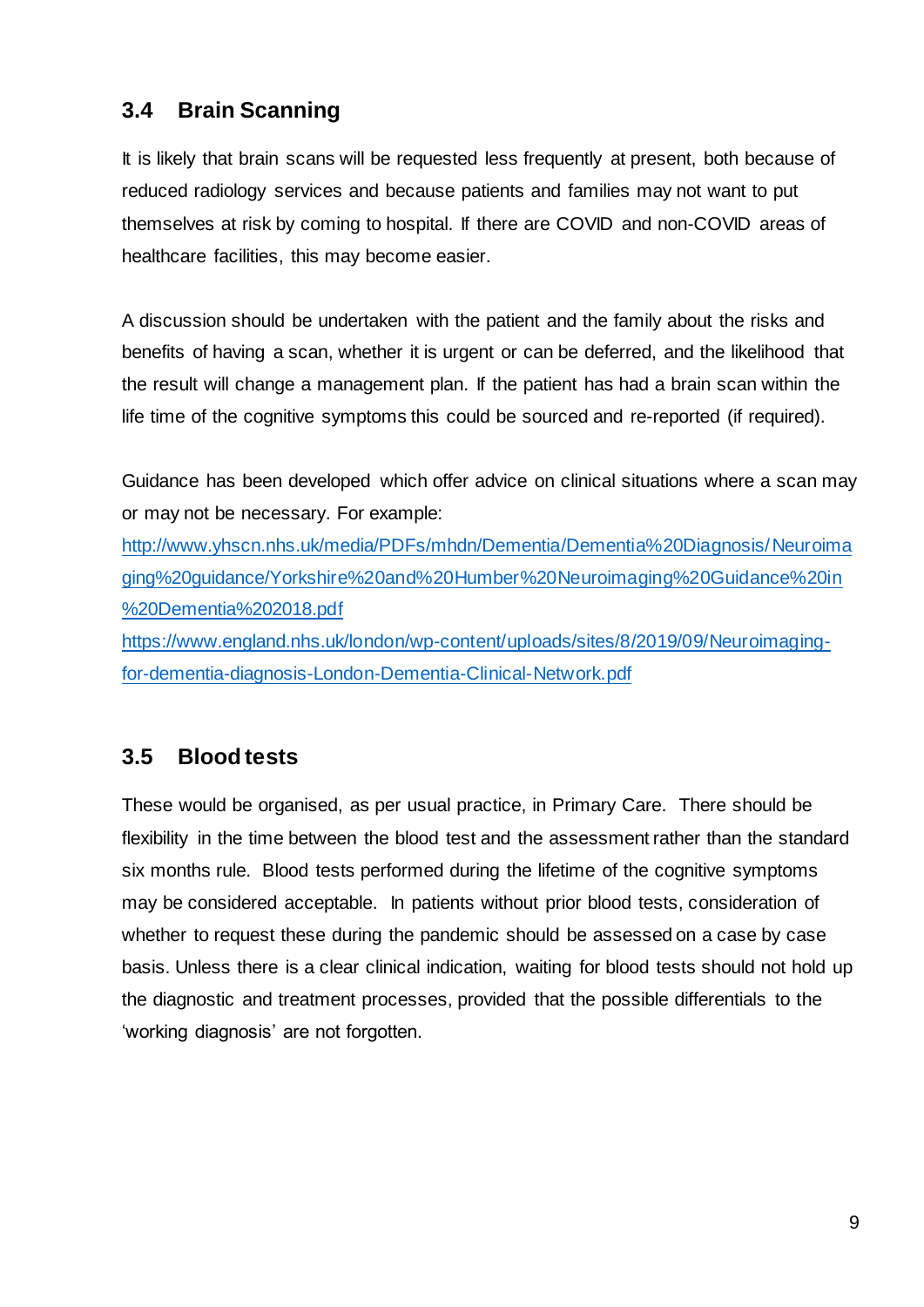## <span id="page-10-0"></span>**3.6 Other aids to diagnosis**

• Diadem is a validated brief tool which is of value in helping to diagnose advanced dementia in care homes.

[http://www.yhscn.nhs.uk/media/PDFs/mhdn/Dementia/Dementia%20Diagnosis](http://www.yhscn.nhs.uk/media/PDFs/mhdn/Dementia/Dementia%20Diagnosis/2016/DiADeM/DiADeM%20Tool%20Final%2002092016.pdf) [/2016/DiADeM/DiADeM%20Tool%20Final%2002092016.pdf](http://www.yhscn.nhs.uk/media/PDFs/mhdn/Dementia/Dementia%20Diagnosis/2016/DiADeM/DiADeM%20Tool%20Final%2002092016.pdf) 

- The Wessex dementia toolkit supports the assessment process and aids the diagnostic process. <https://tinyurl.com/WessexDemToolkit>
- Online and computerized cognitive testing is also available (see appendix 2). <https://www.ncbi.nlm.nih.gov/pmc/articles/PMC6787729/>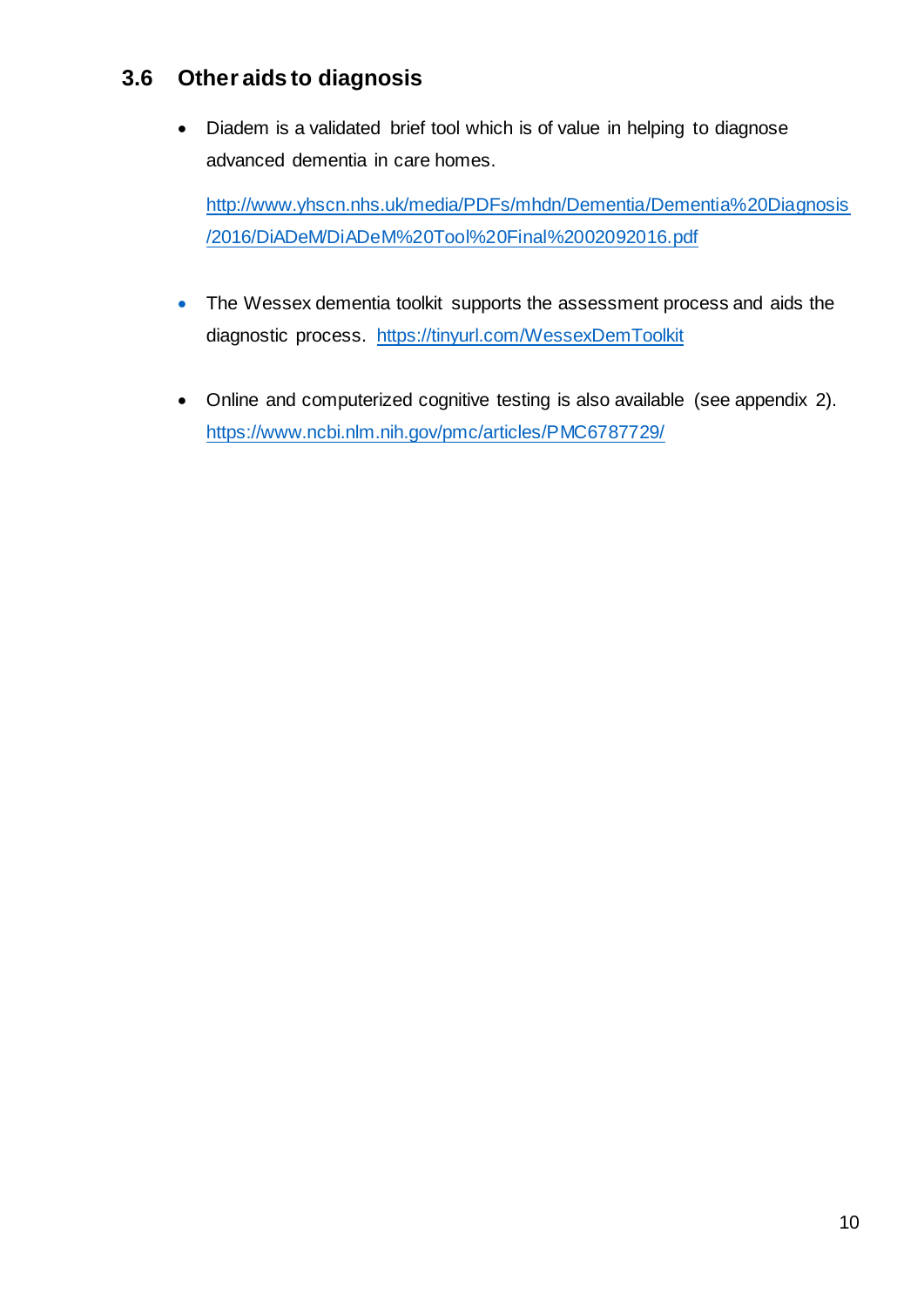# <span id="page-11-0"></span>**4. Peri-diagnostic and Post-diagnostic Support**

The importance to patient and carer of sympathetically conveying the diagnosis and providing time for discussion of its implications and management cannot be overestimated. Many treatments can be initiated with advantage even during the period of restricted assessments. For example, initiation of cholinesterase inhibitors (CEI) is possible in the majority of patients without the need for an ECG. Anecdotally, in the absence of a history of cardiac problems and related symptoms, asking a relative to take the person's pulse is a good proxy but the safety of this approach has not been formally assessed and some relatives may not be willing or able to do this. Health care professionals visiting the patient for an unrelated reason may be able to check a pulse rate.

Advice on indications for carrying out an ECG is available here:

[http://www.yhscn.nhs.uk/media/PDFs/mhdn/Dementia/ECG%20Documents/ACHEIGuida](http://www.yhscn.nhs.uk/media/PDFs/mhdn/Dementia/ECG%20Documents/ACHEIGuidance%20V1Final.pdf) [nce%20V1Final.pdf.](http://www.yhscn.nhs.uk/media/PDFs/mhdn/Dementia/ECG%20Documents/ACHEIGuidance%20V1Final.pdf) Prescribing memantine might be more straightforward than initiating a CEI if there is a recent e-GFR, while noting the difference in indications.

Other treatment options remain entirely feasible. Treatment of depression and anxiety can alleviate memory symptoms. Access to non-drug treatments via IAPT has been affected by the pandemic, although there are some useful internet-based alternative resources, and the relative role of drugs vs IAPT may be changed temporarily. The reduction of vascular risk can begin even during the pandemic restrictions, with longer term follow-up and consolidation, along with raised awareness of other co-morbidities and detrimental effects of polypharmacy. Treatment of sleep disorders (including sleep apnoea) may need to be deferred. However, reducing polypharmacy and anti-cholinergic burden can often be safely initiated after a remote assessment.

Communicating the diagnosis of dementia to the patient and to their family and doing so in a way that is sensitive, informative and constructive is a fundamental element of MAS. Remotely giving information, education and reassurance is more difficult than discussing medical treatment options. The point where the diagnosis of dementia is communicated is critical for the health and wellbeing of people with dementia and their families. MAS need to generate a process to ensure that this is done well and that all information is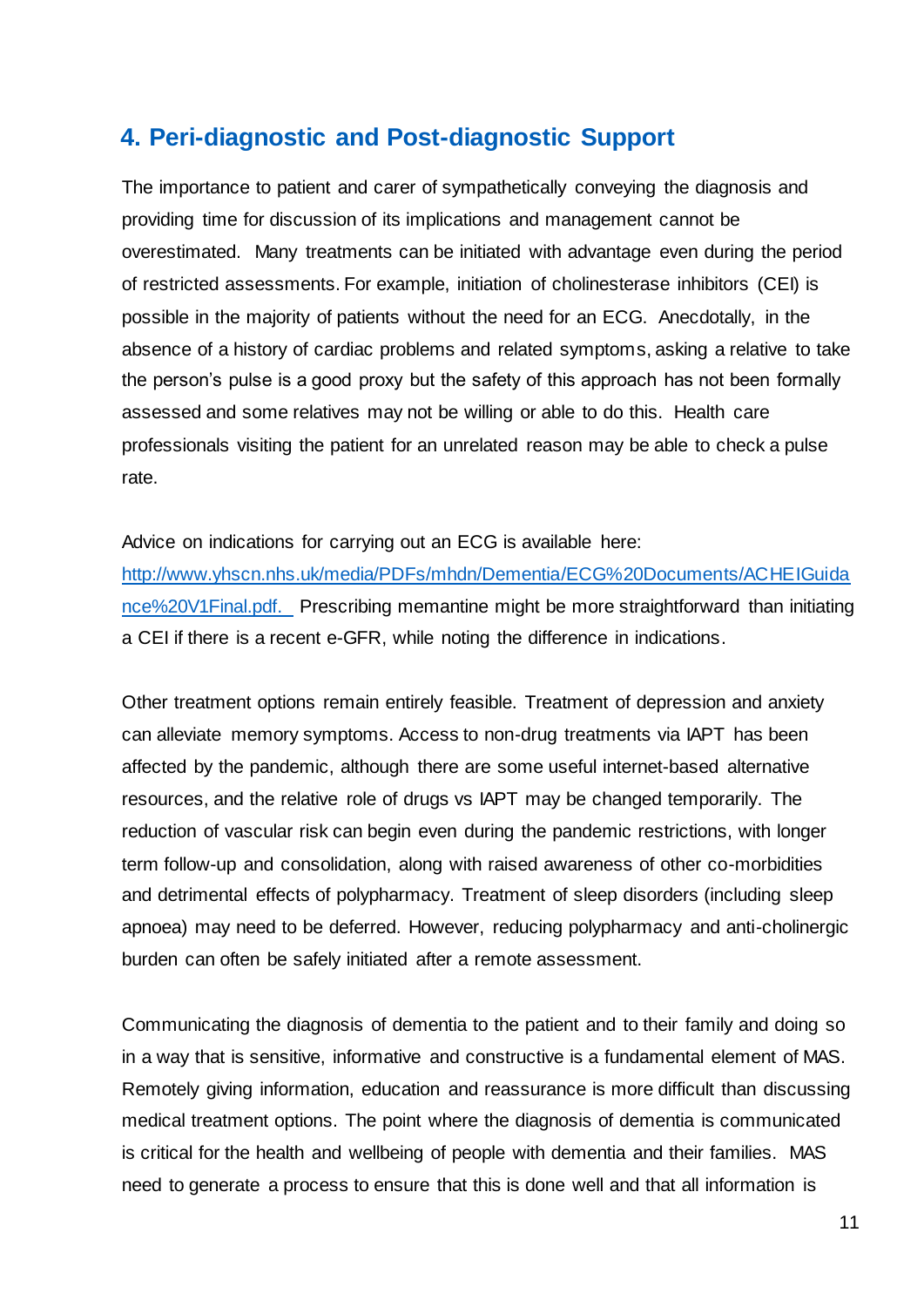communicated in a way that can be understood and that all questions can be addressed. It is likely that this well take more than one telephone call and separate calls may need to be held with the person with dementia and family carers. It will not be enough to direct patients and families to existing internet resources, though in many cases these resources may be helpful.

Particular care is needed to support and inform those families who lack the facilities or confidence to draw on internet resources, including minimising the risks of misinformation. Dementia advisors have a crucial role to play following diagnosis or, if the diagnostic process is taking longer than usual, supporting people and giving advice during this period. There should be a management plan for identified risks and agreements made about referrals to other services such as the Community Mental Health Team or social services as appropriate.

Due to anxieties surrounding COVID-19 and the closure of day centres and respite facilities, support for carers is more important than ever. NICE recommends that carers should be offered a psychoeducation and skills training programme. Strategies for Relatives Intervention (START) can be delivered via a telephone or video consultation [\(https://toolkit.modem-dementia.org.uk/wp-content/uploads/2016/03/START-Intervention-](https://toolkit.modem-dementia.org.uk/wp-content/uploads/2016/03/START-Intervention-Summary.pdf)[Summary.pdf\)](https://toolkit.modem-dementia.org.uk/wp-content/uploads/2016/03/START-Intervention-Summary.pdf). Group Cognitive Stimulation Therapy (CST) is recommended for people with mild to moderate dementia and is available in many memory services. In the current situation, individual CST via manual based activities with the family carer can be useful [\(cstdementia.com\)](http://www.cstdementia.com/). Memory services are also developing novel ways to deliver CST using activity packs by post supported by individual CST by phone, or by CST groups via remote consultation.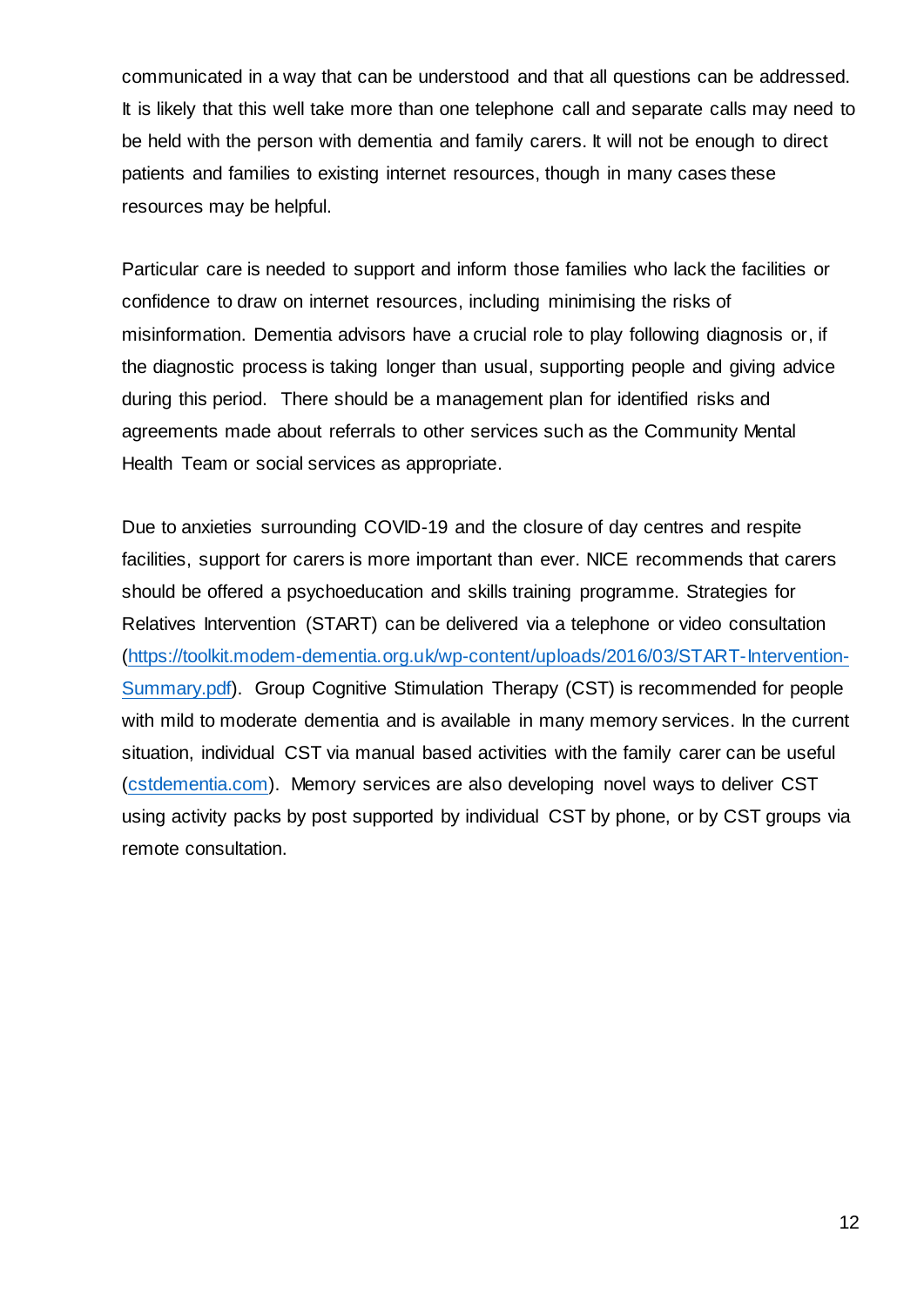# <span id="page-13-0"></span>**5. Technology and Confidentiality**

Ownership and ability to use a telephone, landline or mobile, usually with a speakerphone is widespread in the UK. Experience shows that these contacts are usually well received by patients and their families who appreciate the need to avoid an unnecessary hospital visit, and value an early assessment. Video consultations require more preparation and raise privacy concerns.

Privacy at the patient end may be difficult, although at the very least the healthcare assessor should determine who is present with the patient and whether the conversation is private, shared on a loud-speaker, or in a multi-occupancy dwelling [\(https://www.gmc](https://www.gmc-uk.org/ethical-guidance/ethical-hub/remote-consultations)[uk.org/ethical-guidance/ethical-hub/remote-consultations\).](https://www.gmc-uk.org/ethical-guidance/ethical-hub/remote-consultations)

Privacy at the healthcare end of the call is also essential. Several proprietary systems of sufficient security are available including NHS recognised services for consultation and MDTs (e.g. Attend Anywhere - other providers may become available).

In many of the systems available, especially those sanctioned by the NHS, confidentiality of the connection is a given. However, conducting calls in a private office (even if working from home), is essential, exactly as in an outpatient clinic. It may be that, with appropriate consent, three-way consultations between the patient/partner/carer, GP and consultant would be helpful.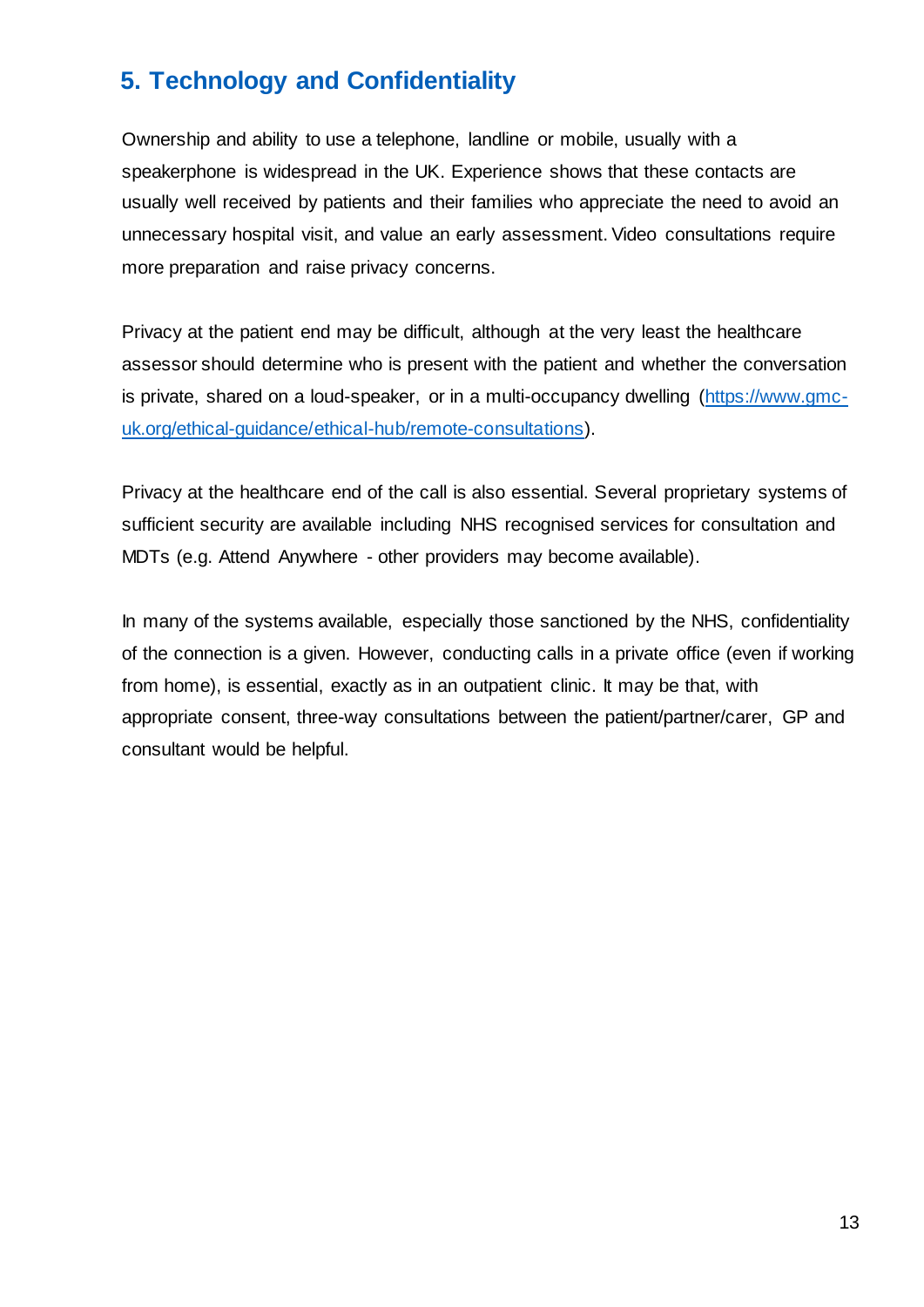#### <span id="page-14-0"></span>**6. Case Studies**

To illustrate the new working practices, we offer three illustrative assessments as summarised in the accompanying diagram (see Appendix 3).

#### **Case 1**

Mrs Smith is a 62 year-old lawyer who for the past three months, has felt more anxious. She says that she has always been a worrier and has found the changes as part of the COVID pandemic to be particularly stressful. Her husband has rheumatoid arthritis and diabetes so is in the shielded group. This has meant that she has had to work from home. A few weeks ago, she was told that her contract might not be renewed because of a downturn of activity in her legal firm. She says she has begun to forget day-to-day things and often goes upstairs to a room and forgets why she has gone there. Her mother died two years ago of Alzheimer's disease.

She is generally fit and healthy and is managing around the house. With her permission, you have a brief discussion with her husband who corroborates the history. She has access to a laptop with a camera at home and so a remote video consultation is feasible. She scores 95/100 on the Addenbrookes Cognitive Examination (adapted to be delivered remotely).

You discuss with her that a diagnosis of dementia is unlikely and that her family history doesn't put her at increased risk. She is reassured by this. You refer her to IAPT and say that if she is still worried in six months times to come back. You also provide some online resources for her about memory training.

#### **Case 2**

Mrs Patel is aged 83. There is a three to four-year history of slowly progressive memory loss since her husband died, particularly over the last six months, prompting her to move in with her son and his family. The family have noticed her to have difficulties organising the new software package her children installed which allows her to see her grandchildren in Australia. She used to be the family cook but now has difficulty organising and making a meal. She has begun to get up at night and has wandered into other people's bedrooms. She has lost some weight over the last six months. She had a health check four months ago and all her blood tests were normal other than a slight anaemia which the GP treated with iron tablets.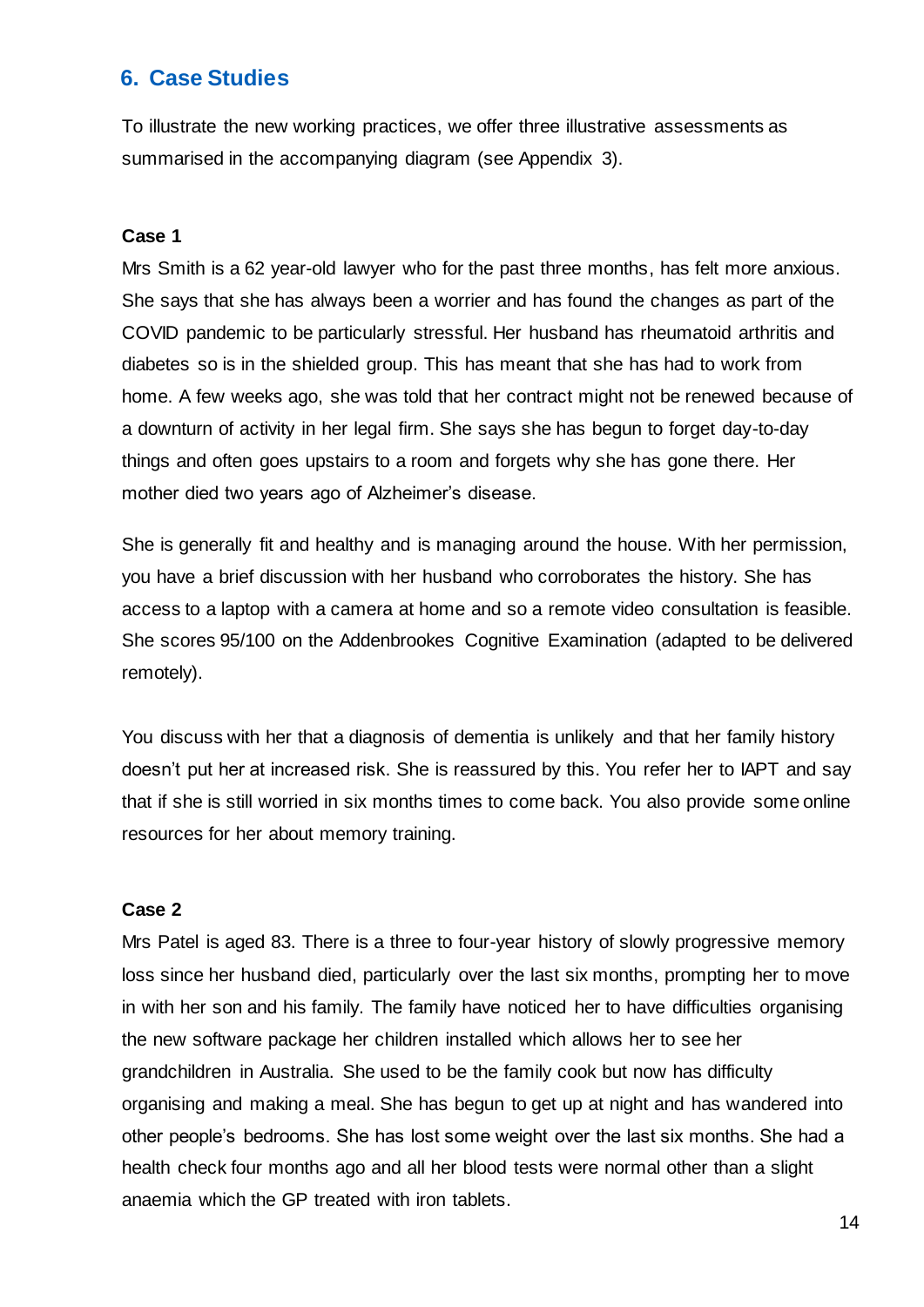You interview Mrs Patel on the telephone. She was disorientated to time, had no knowledge of current events, and did not know what the current isolation arrangements were for. She could not complete a test of attention. A detailed formal cognitive test was not practical during the phone call (although consider the options for easy-to-apply remote cognitive tests for future clinics, as above).

You discuss the situation with Mrs Patel and with her son and daughter-in-law who join by speakerphone. You think that the most likely diagnosis is one of a dementia. It comes as a shock but not a surprise. You offer a brain scan but the family say they would rather that she did have one at the moment because of the risks of going to the hospital. You explain the chance of finding an alternative and treatable cause is low but you would keep that under review. You involve the local dementia advisor and say you will phone them in six weeks to see how they are getting on and to discuss the possibility of starting medication.

#### **Case 3**

Mr Jones is a 56 year-old man with a three month history of difficulties with memory. His wife has noticed that he has great trouble parking the car and when he was recently reversing out of a parking space, did not seem to be able to judge which way to turn the steering wheel. He has worked as an electrical engineer for many years but recently his colleagues have noticed that he seems to have periods at work when he is easily distracted. Because he is not able to organise a diary, he has missed several crucial appointments.

Speaking to him on the telephone, he seems slow in his speech which is at times slurred. His wife says he has had three episodes of feeling "vacant" in the last month. He alludes to the fact that sometimes he has a headache when he wakes up in the morning. On the telephone, you emphasise that he needs further investigations and make an urgent request for a brain scan and a neurological opinion.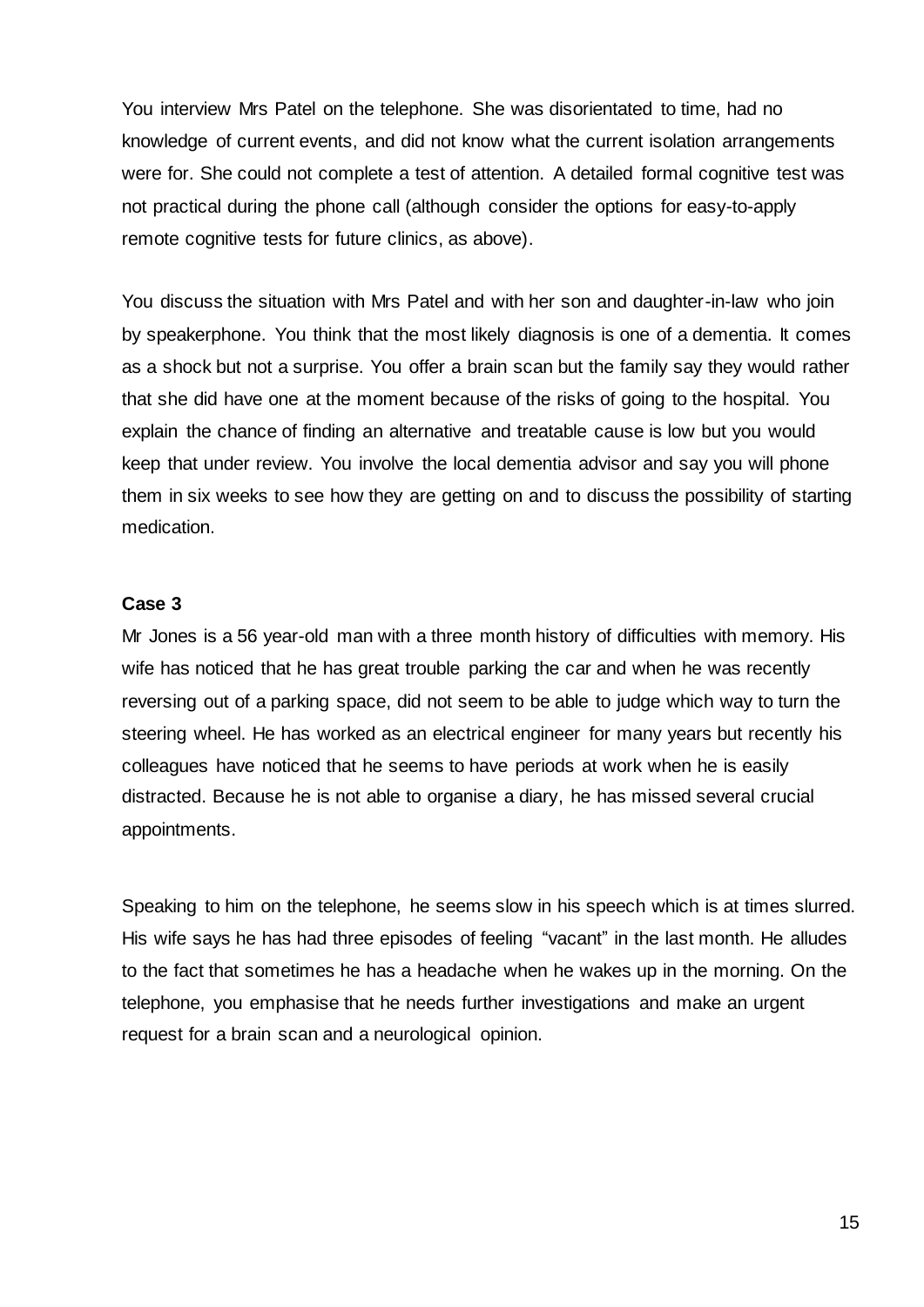## <span id="page-16-0"></span>**7. Next Steps**

COVID-19 has forced a rapid change in the provision clinical services. For MAS, this has in many areas meant a cessation or restriction of access to services for those who are already vulnerable. MAS are all subject to NICE guidelines and the same ethical standards, but local services have different pressures and capacity issues that will shape their individual responses. We are not advocating a single model for MAS. Rather, as we look ahead, we hope that this distillation of ideas and articulation of good practice may be of help to diverse services during the current pandemic, and in reconfiguring services afterwards.

It is likely that COVID-19 will in some shape or form become endemic and so the way services maintain high quality care in the future will require adaptation to a new way of working. This presents a unique opportunity to change the way services are delivered. In some areas of the country, the provision of high-quality remote assessments will improve access to care, where lengthy or difficult journeys to an outpatient clinic would previously have been necessary but impractical. Any financial implications for a change in the way MAS operate would need to be considered, alongside monitoring of risk and the quality of the experience for patients and families.

The group that developed this report is listed in Appendix 1 - we look forward to any comments on the proposals to [Alistair.Burns@manchester.ac.uk.](mailto:Alistair.Burns@manchester.ac.uk)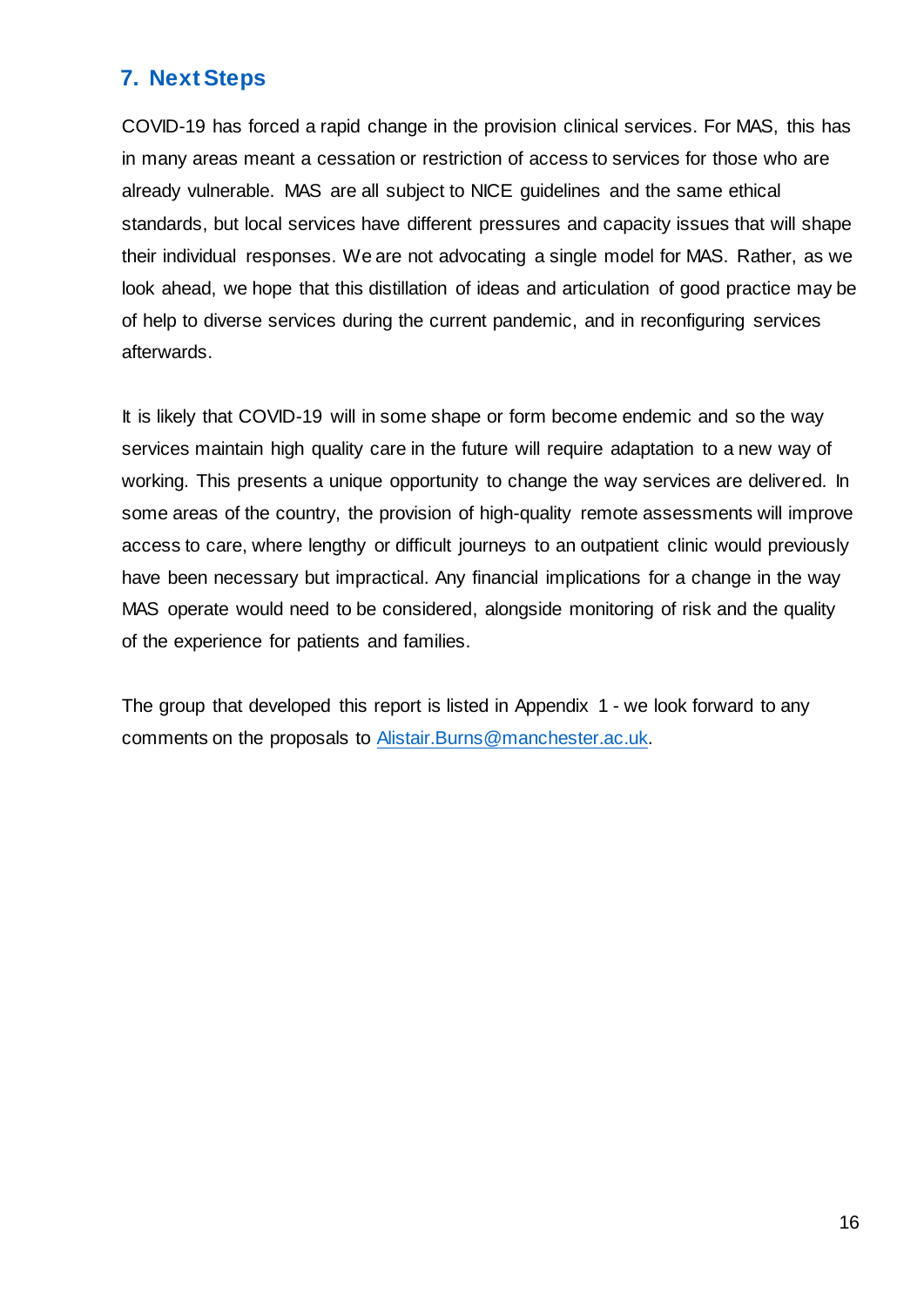# <span id="page-17-0"></span>**8. Appendices**

### **8.3 Appendix 1**

List of contributors (alphabetical order):

Clive Ballard; Sube Banerjee; Alistair Burns (Chair); Julia Cook; Laura Cook; Gemma Clifford; Claire Fry; Sara Humphrey; Jeremy Isaacs; Penny Kirk; Sean Lennon; Chris North; Tolulope Olusoga; Martin Orrell; Bikram Raychaudhuri; Sian Roberts; James Rowe; Helen Souris; Amanda Thompsell; Amanda Thornton; Ben Underwood.

## **8.4 Appendix 2: Computerized Cognitive Tests**

Computerized neuropsychological tests are available, are well validated and have been widely used in clinical trials, where they have been shown to be sensitive to change. The potential advantages include the standardization of delivery, capture of reaction times/processing speed, the absence of learning effects for many of the tests, the value for ongoing monitoring of cognition and the potential to assess multiple cognitive domains in a short testing period. A variety of test are available (Self-ordered search; Paired Associate Learning; Digit Span; Delayed Visual Recognition (Picture Recognition); Verbal reasoning tasks; Digit Vigilance; Choice Reaction Time and Simple Reaction Time) each taking between two and five minutes to administer. They cover memory (working memory and episodic memory), attention, motor speed and executive function that are available on research platforms for studies of brain health in people over 50 such as in the PROTECT study [\(http://medicine.exeter.ac.uk/protect/\)](https://eur03.safelinks.protection.outlook.com/?url=http%3A%2F%2Fmedicine.exeter.ac.uk%2Fprotect%2F&data=02%7C01%7CC.Ballard%40exeter.ac.uk%7C410ff3d20944405d4b9e08d7cf456fa1%7C912a5d77fb984eeeaf321334d8f04a53%7C0%7C0%7C637205769435152401&sdata=26jWSlwGwJb75KsN86zaoSnl7WP%2BuNkXByAZN0FmeUU%3D&reserved=0)